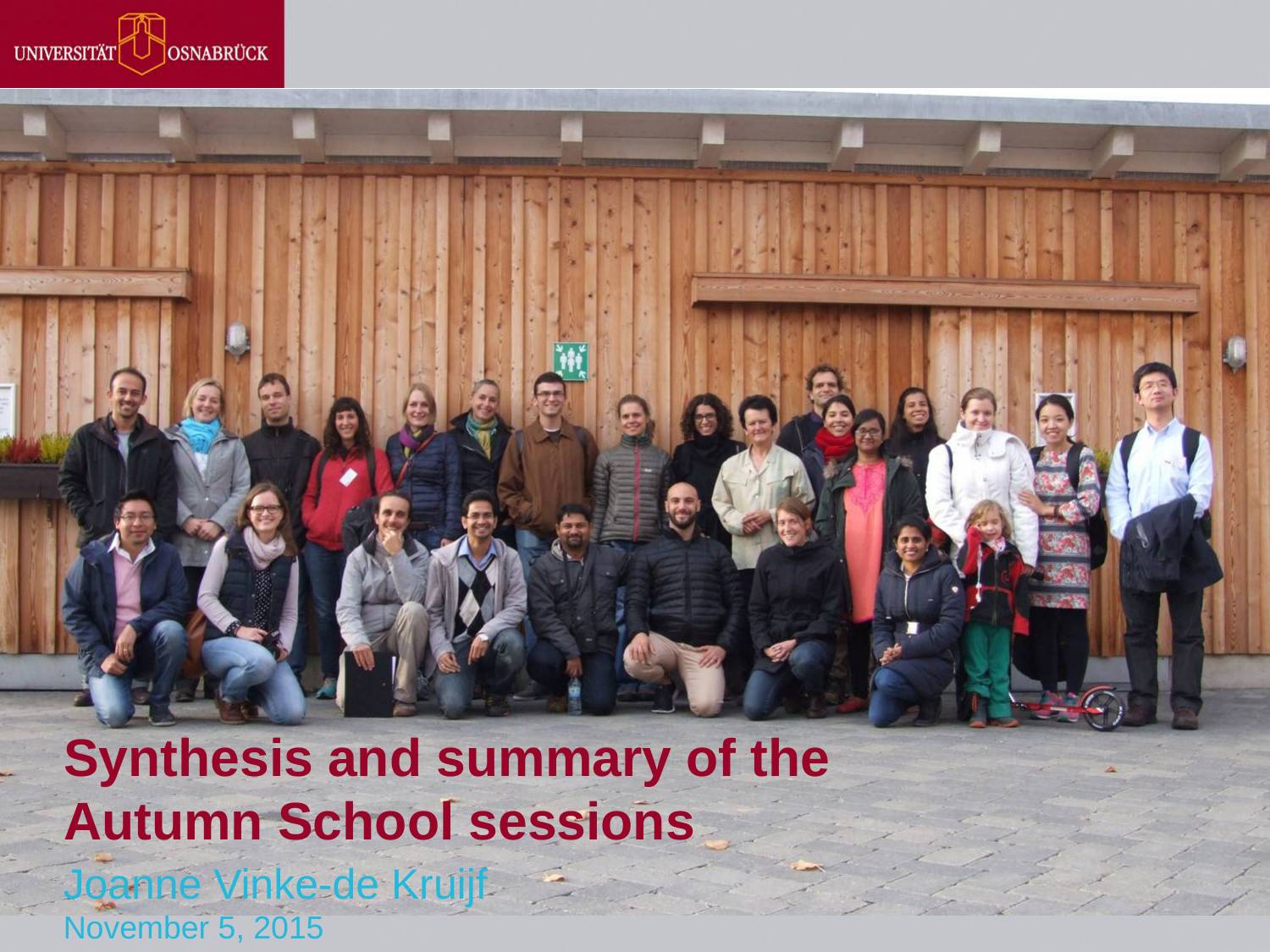

### **Day 1 (morning) – Introduction to water governance and comparative analysis**

- What Claudia explained:
	- Failures, definitions, concepts, research domain
	- Trends, diagnostic approach, complex and adaptive systems
	- Governance modes, gaps (OECD study), polycentricity, pathdependence, etc.
- What we discussed/questioned:
	- When does governance fail?
	- Polycentricity, centralization, decentralization
	- Scientific 'buzz words' develop faster than practice adopts new ideas; plans without implementation
	- Inclusion of normative aspects?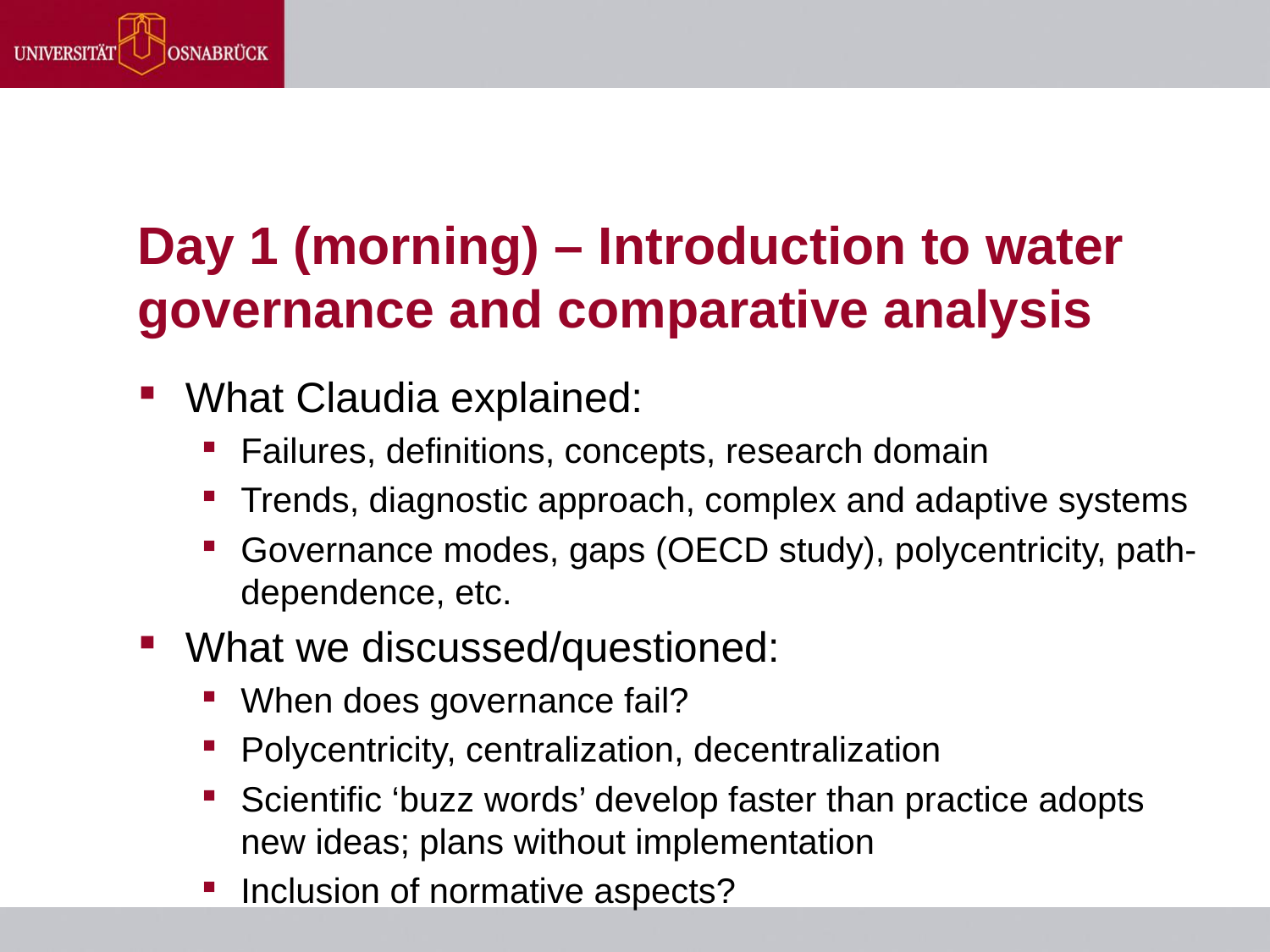

### **Day 1 (afternoon) – Participant presentations**

- Many qualitative studies, some comparing a larger number of cases
- **Wide variety of research themes:** 
	- Irrigation, urban water management, international/transboundary cooperation/agreements, polycentricity, participation, justice, reforms, climate change adaption, power, collective action, social networks, Water Framework Directive, governance assessment, infrastructure investment, learning, nexus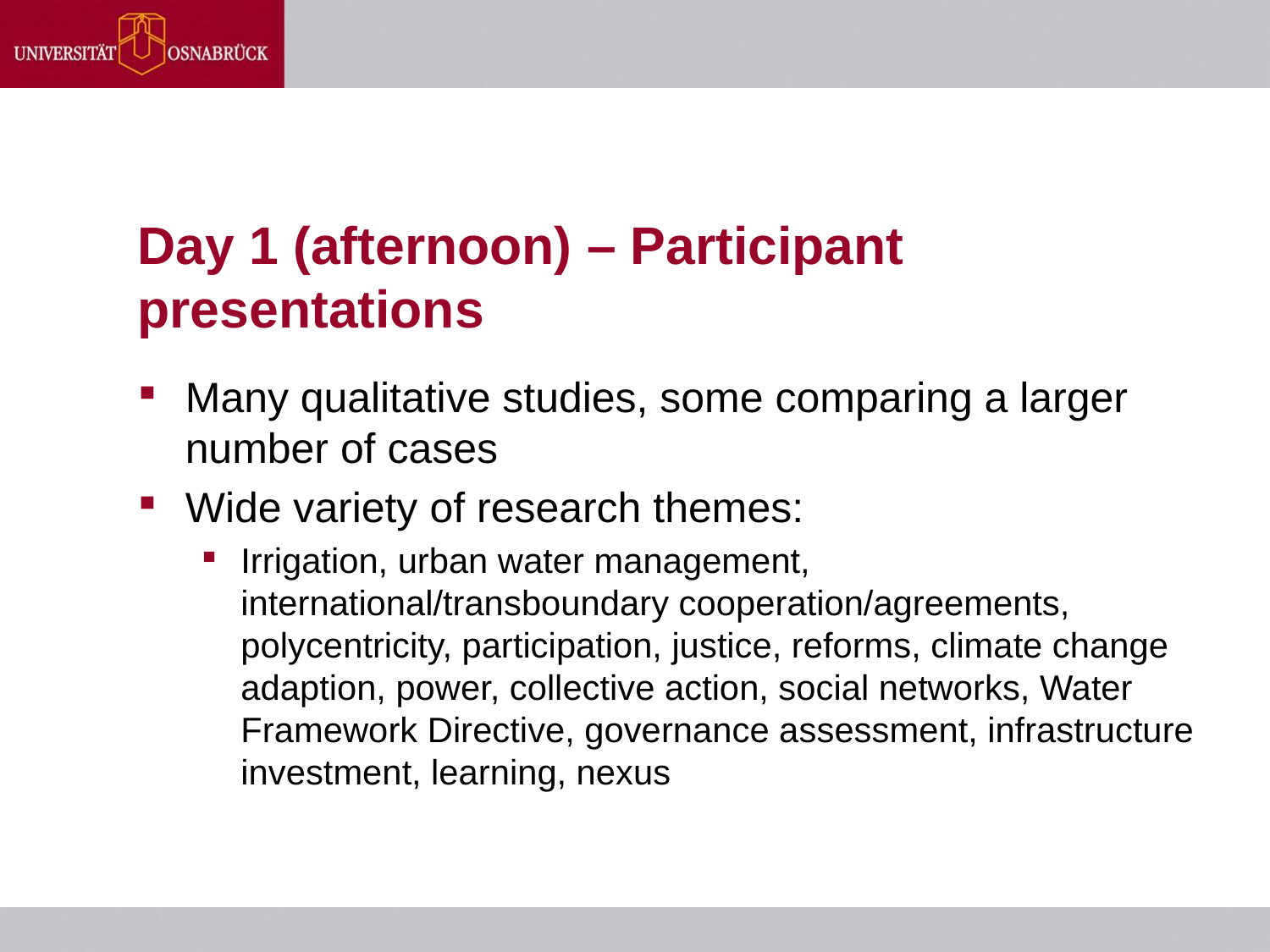

## **Day 2 (morning) – Frameworks (focus on SES framework)**

- What Claudia (B) explained:
	- Variety of frameworks, each of them helping to answer diverse research questions
	- IAD framework and the SES framework
- What we discussed/questioned:
	- Follow-up research: how are frameworks applied in practice? (not included in Binder et al paper)
	- **Where to place values?**
	- How to improve the GoSES database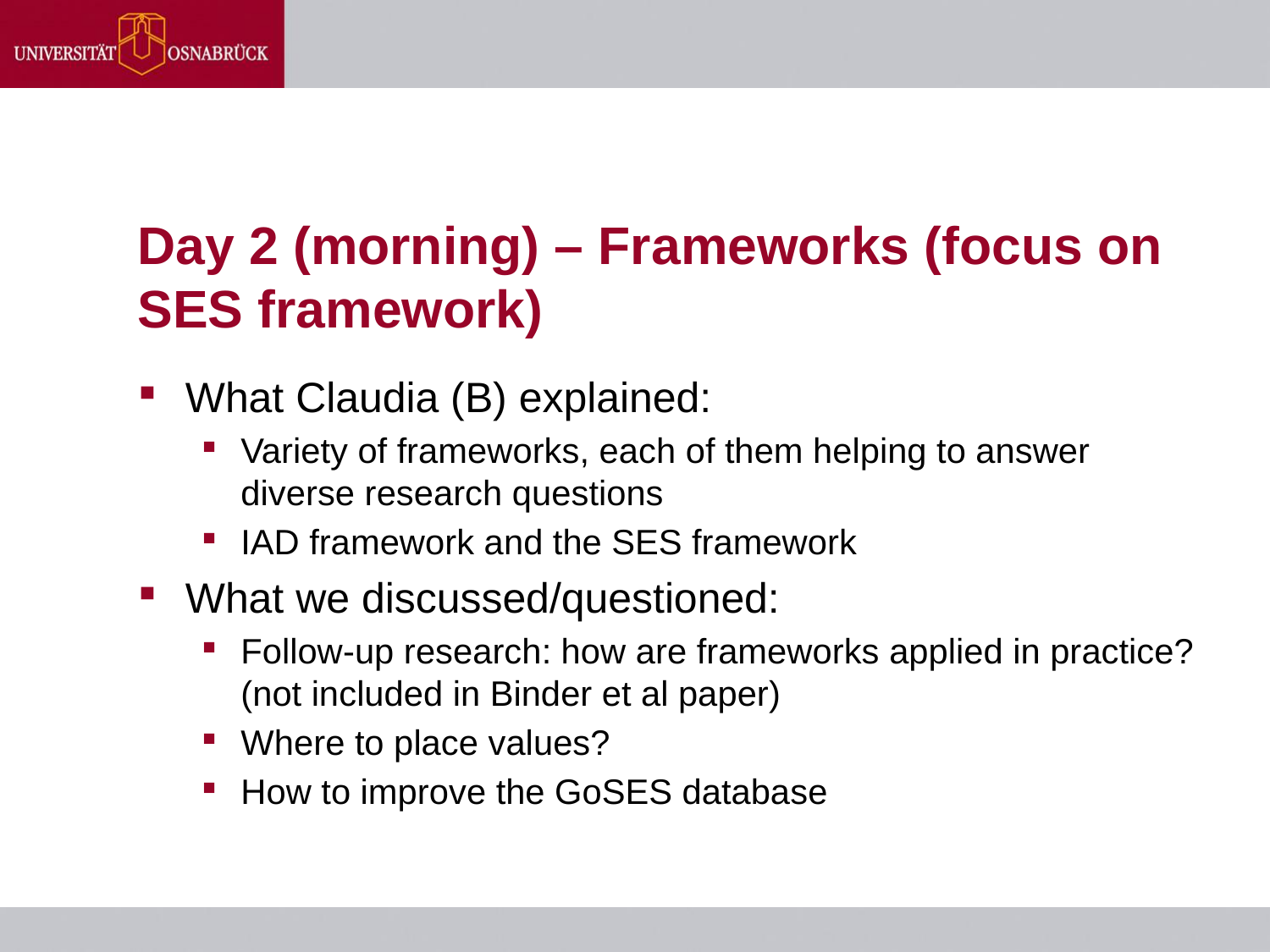

## **Day 2 (afternoon) – MTF framework**

- What Claudia (PW) and Christian explained:
	- Background of the framework (adaptive and integrated water management)
	- Focus on action situations with possibility to visualize development over time or policy phases
- **What we discussed/questioned:** 
	- Application of MTF to urban water management
	- How to define an action situation, how to weight them?
	- Where to include development of technology?
	- How to study 'power' using the framework?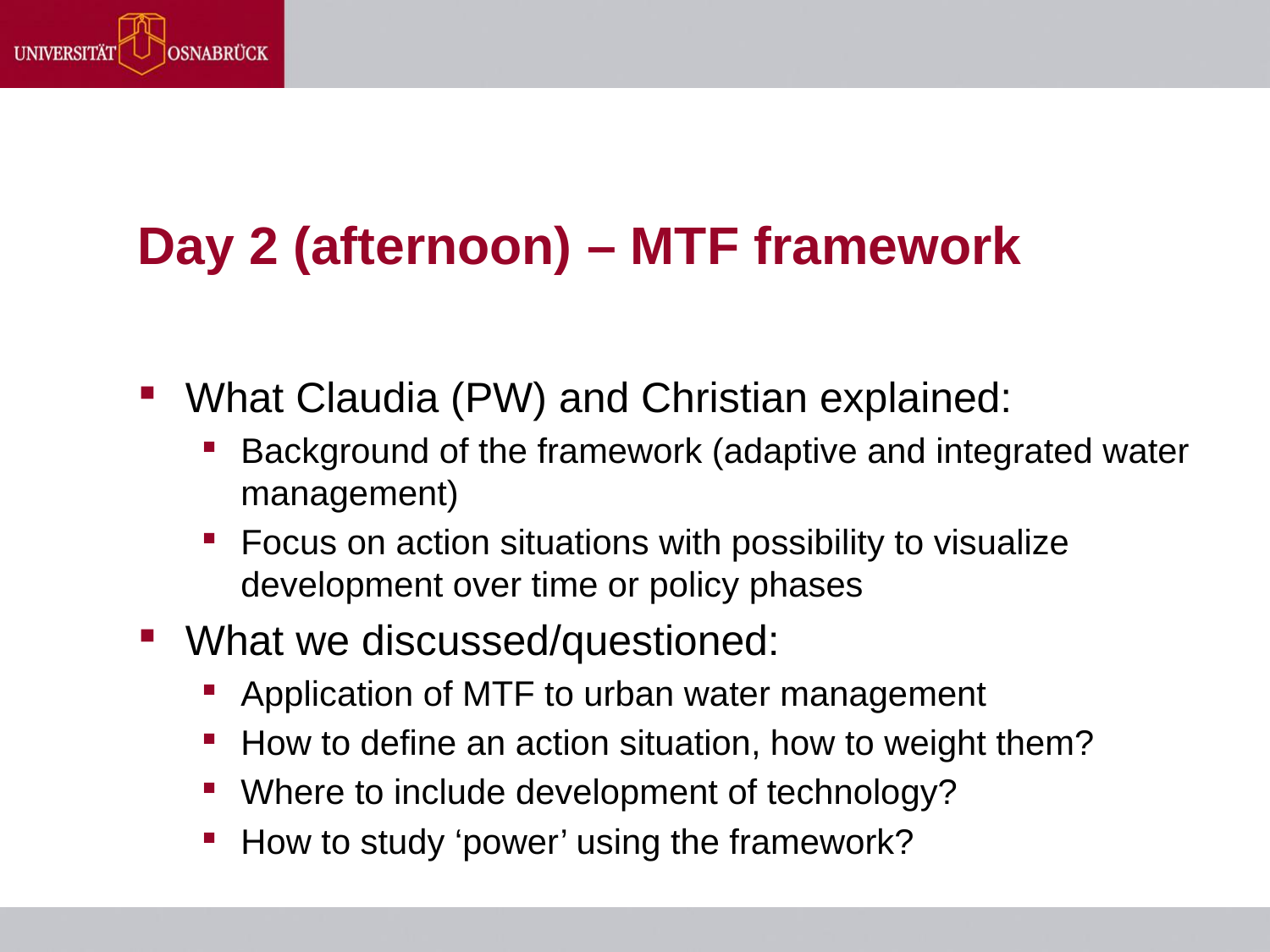

# **Day 3 (morning) – Property rights**

- **What Insa explained:** 
	- Ownership  $\neq$  property (right to use a thing)
	- Water rights, bundles of rights, gaining rights, development and changes of property rights
	- Common pool resources (common property resource does not exist) and property rights regimes
	- **Land and water grabbing**
- What we discussed/questioned:

…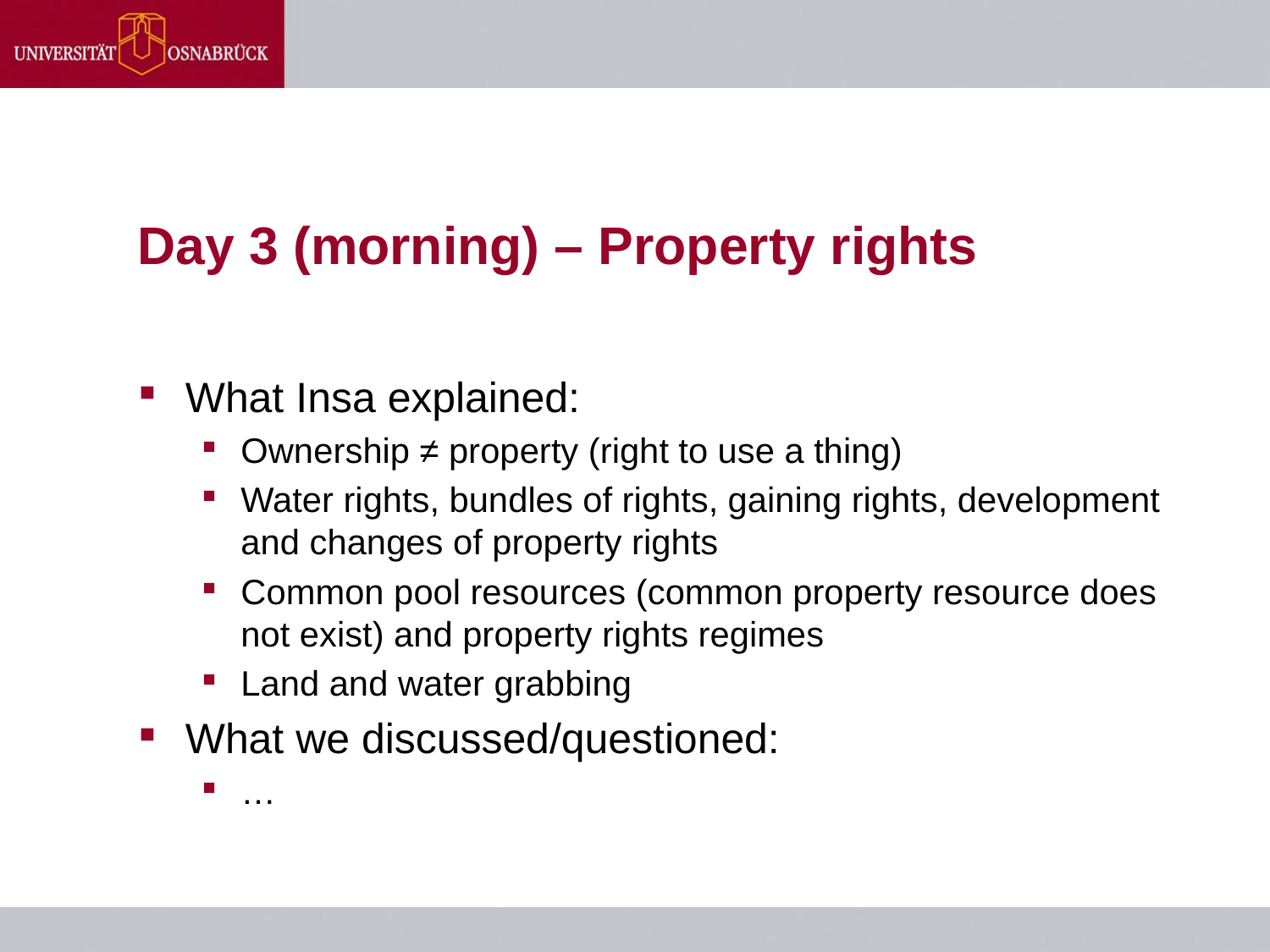

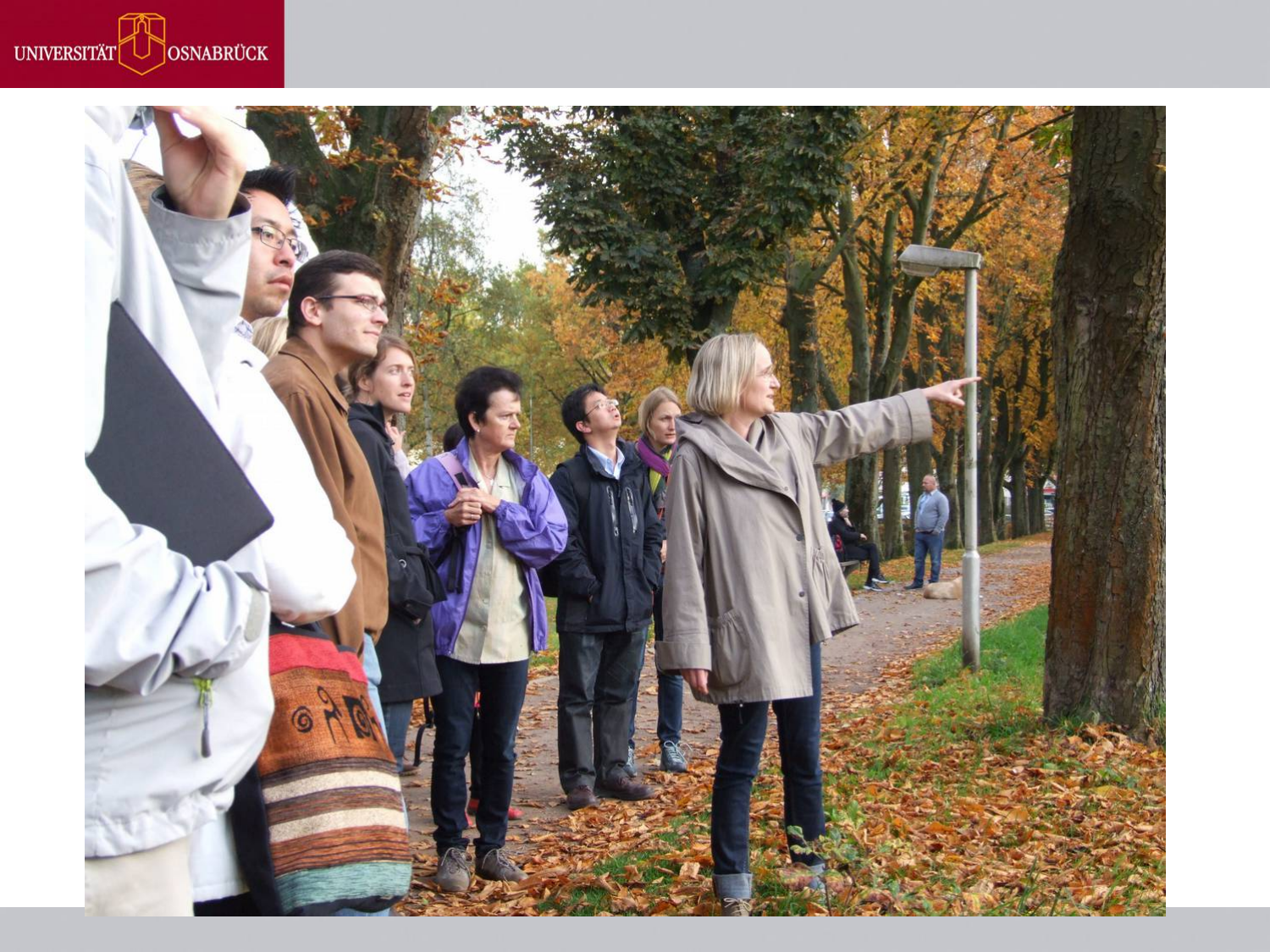

## **Day 3 (afternoon) – Water management in Eifel-Rur region**

- What Antje explained:
	- Rivers and reservoirs in the region
	- Organisation, laws and duties/responsibilities
	- Projects (river restoration, reservoir management) and stakeholders
	- Strengths and weaknesses of the governance structures
- What we have seen:
	- Results of river restoration
	- Open-cast mines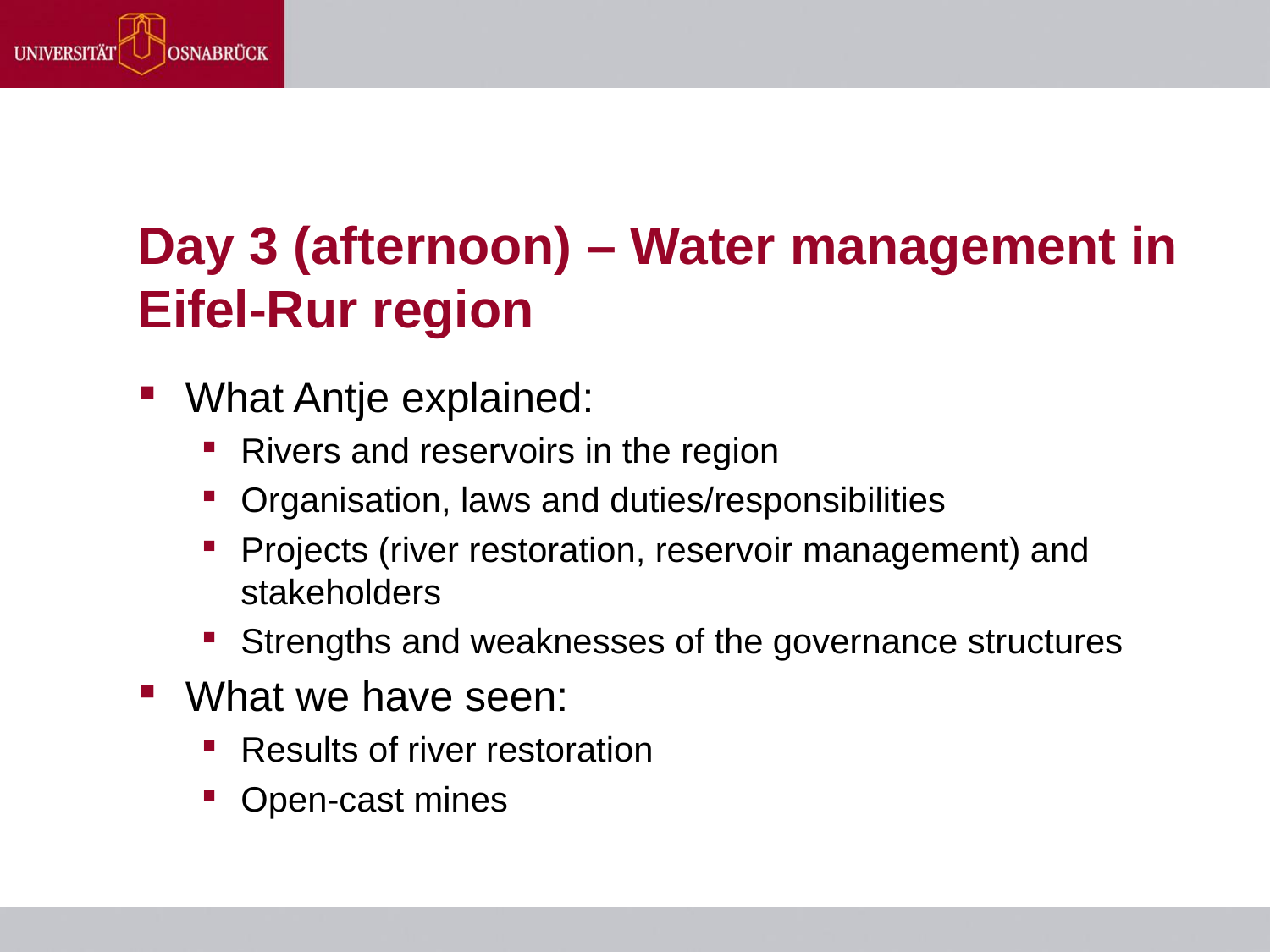

# **Day 4 (morning) – Philosophy of science, causality**

- What Peter explained:
	- Philosophy of science, ontology, epistemology
	- Types of explanations, theories of causation
	- Continuum from positivist to post-positivist and interpretivist
	- Critical realism (Peter's position meanings are causes, focus on events, mechanisms, structures)
- What we discussed/questioned:
	- Inter, multi, cross, trans disciplinarity
	- Ostrom a positivist approach
	- Combining ontologies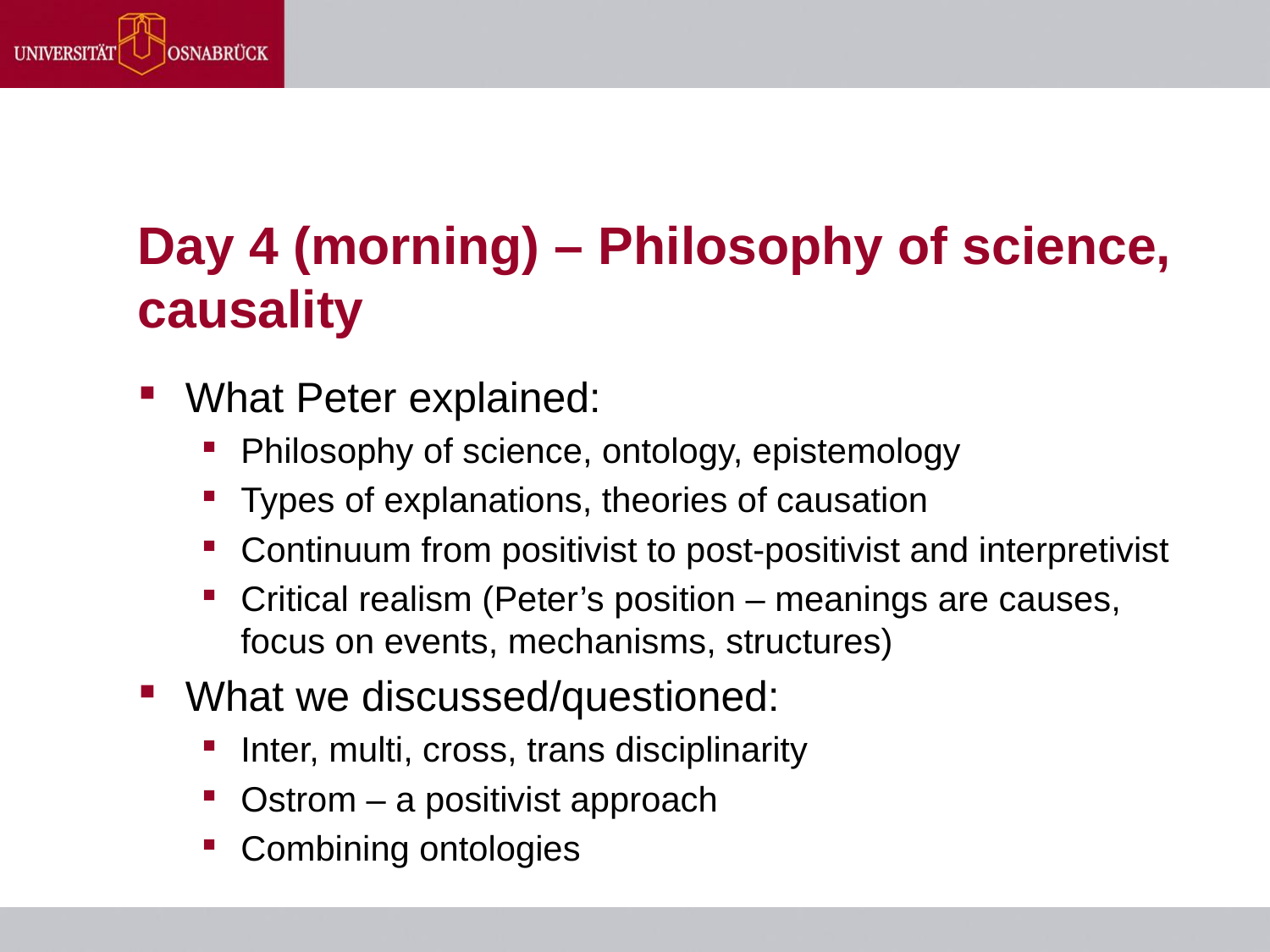

# **Day 4 (afternoon) – Comparative research design**

- What Peter explained:
	- Comparison in interpretivist, positivism and critical realism
	- Most similar and most different design (vary system), Mill's method of agreement and difference (vary outcomes)
	- Primary / secondary / tertiary cases (situations)
- What we discussed/questioned:
	- When do we commit to an ontology? Articulate and explain
	- Where does ontology come from and how does it change?
	- What is a structure? What is a conceptual model?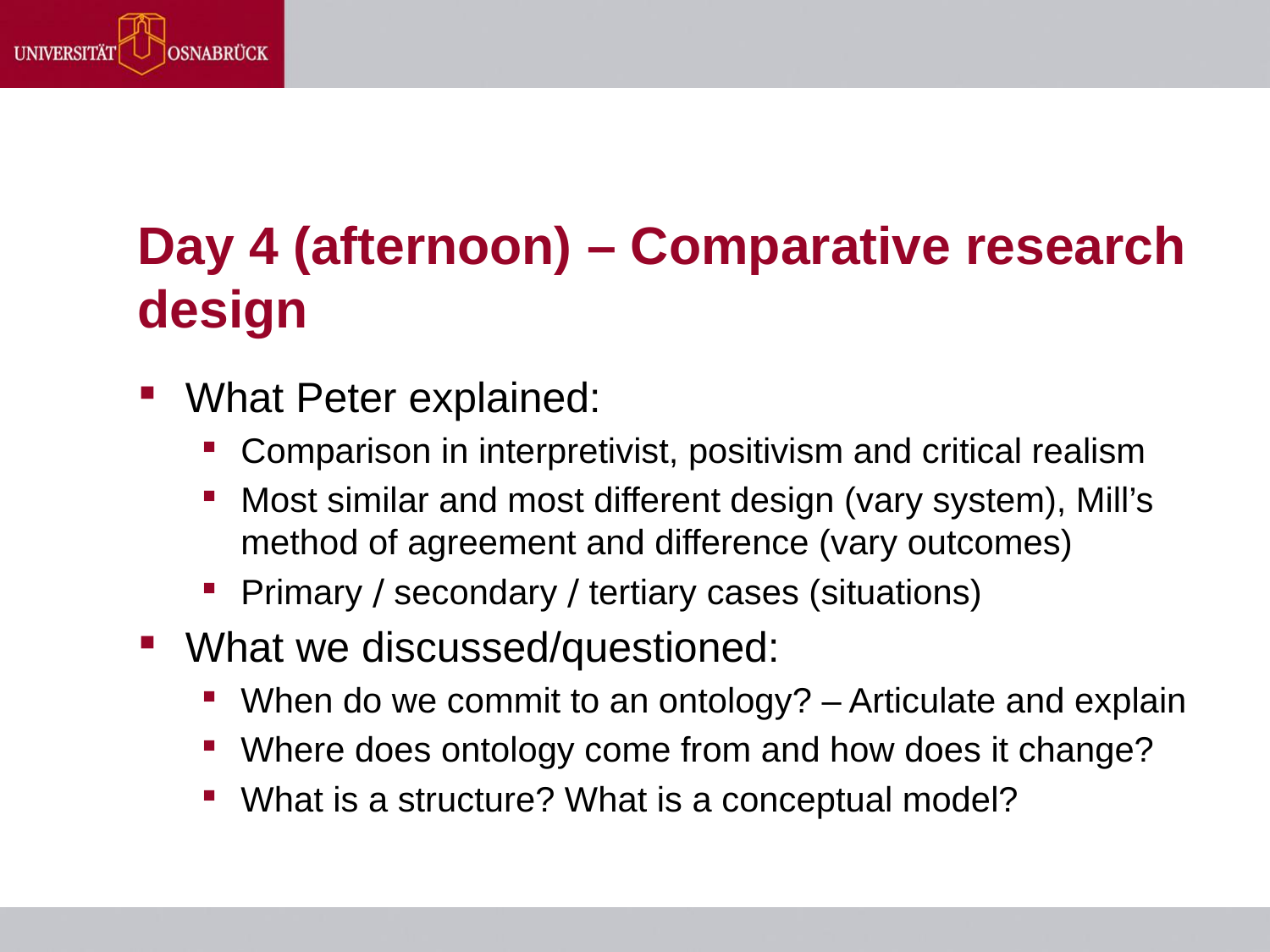

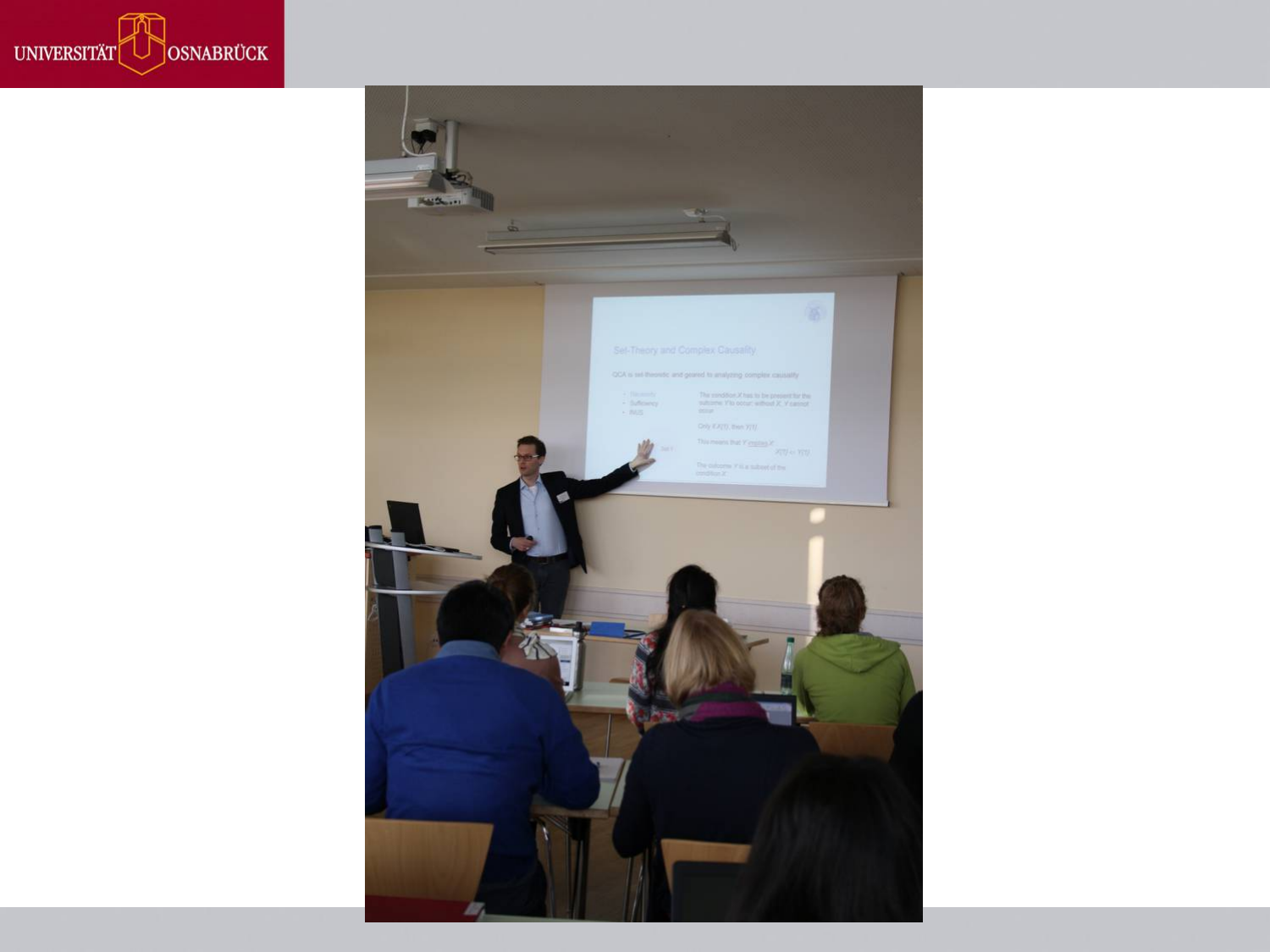

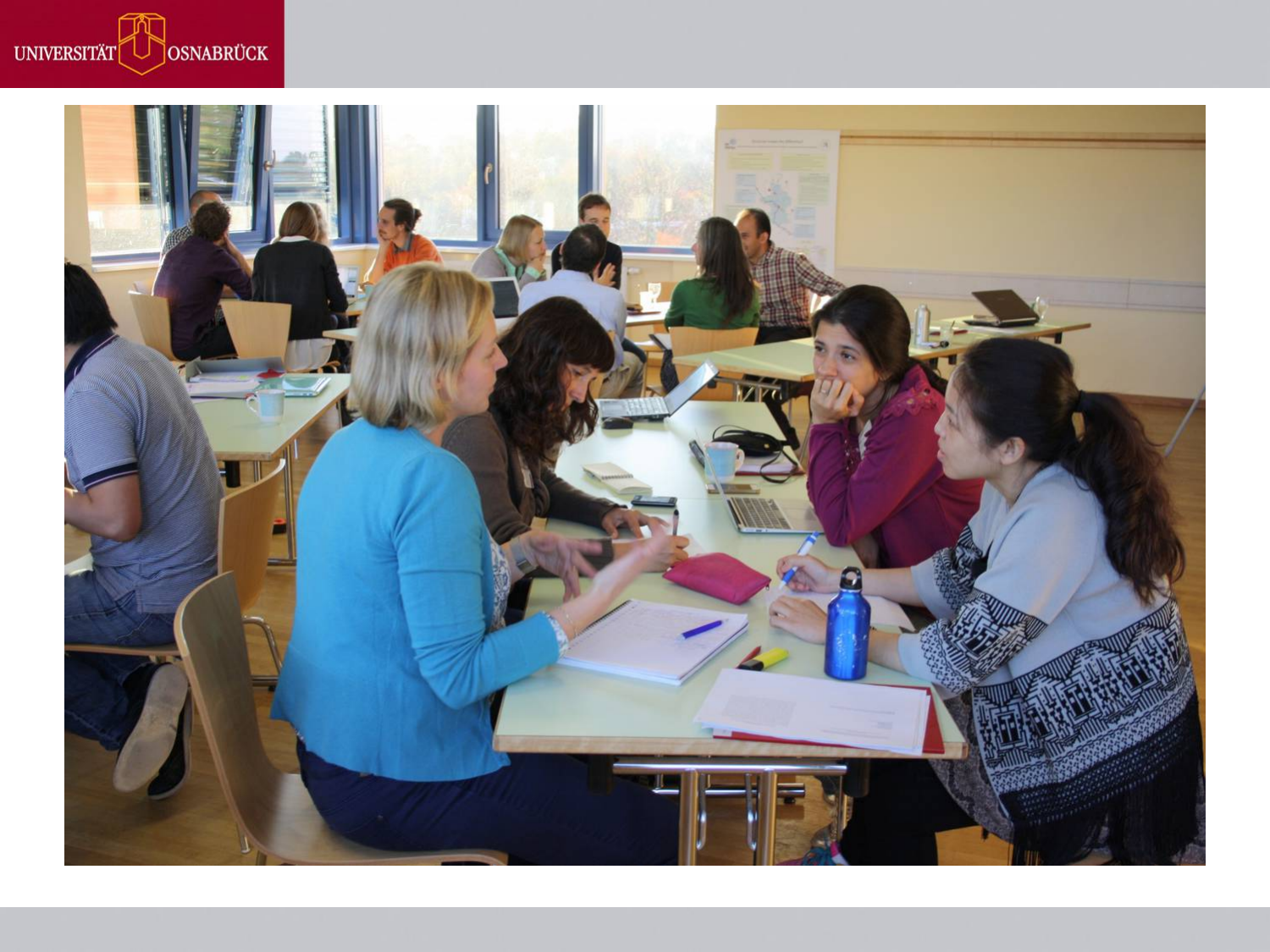

# **Day 5 (morning) – QCA approach**

- What Stefan, Joanne and Christian explained:
	- QCA as a case-oriented, set-theoretic approach, balance between number of aspects and number of cases, formalizes and systematizes comparison, iterative process.
	- Outcome of interest, necessary and sufficient conditions
	- Indicators, thresholds, aggregation, decisions…
- What we discussed/questioned:
	- Philosophical underpinnings of QCA
	- Contextualization, aggregation, number of cases versus conditions, variation of outcome and normative aspects, …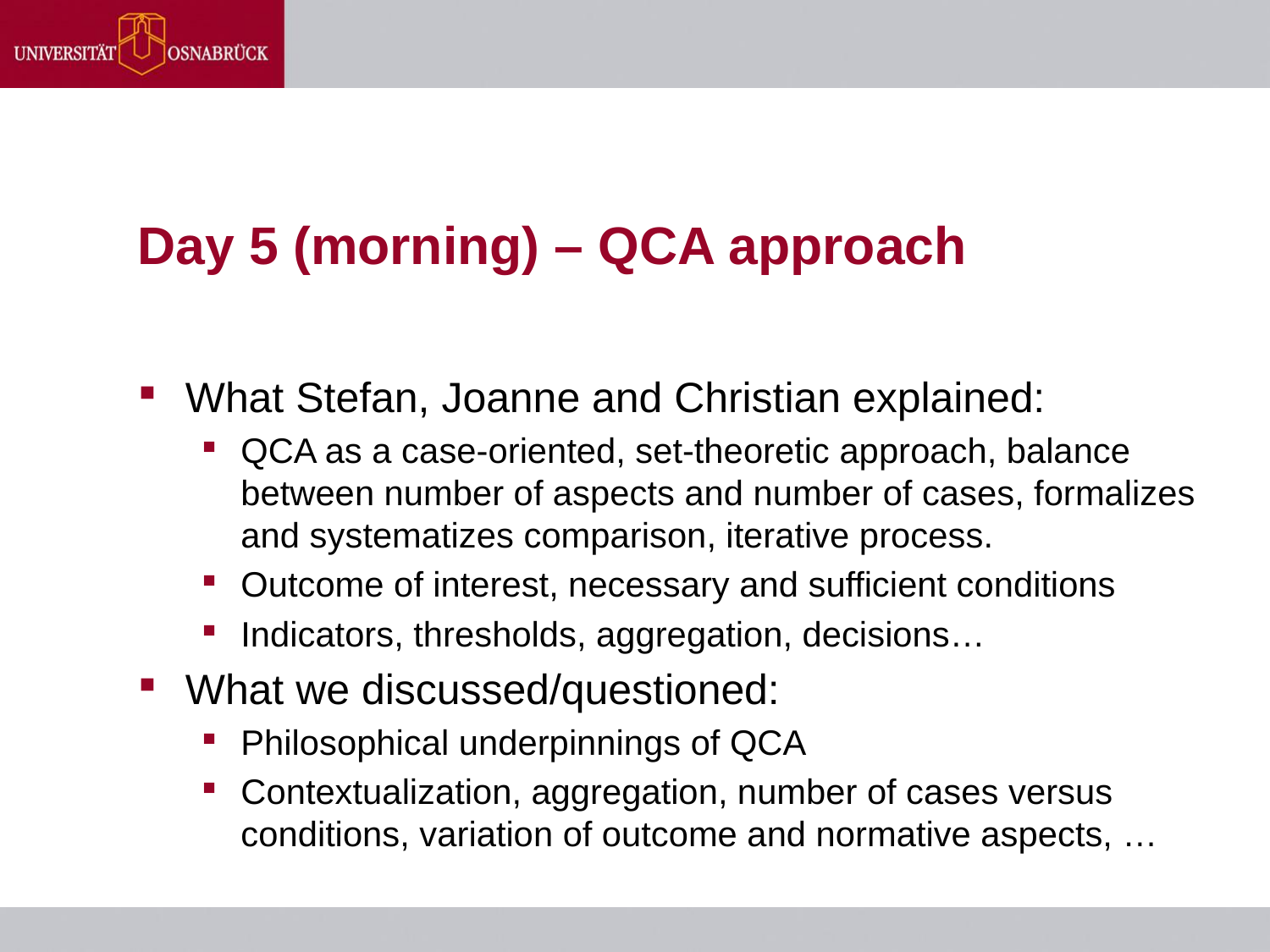

## **Day 5 (afternoon) – QCA techniques**

- What Stefan and Christian explained:
	- From data matrix to truth table
	- Contradictions, limited diversity, consistency and coverage, 'solutions' (patterns to an outcome), interpretation
	- Challenges many choices, need for documentation!
- What we discussed/questioned:
	- Decisions to be made a subjective process
	- Causality in QCA a matter of interpretation
	- **What is needed before getting started?**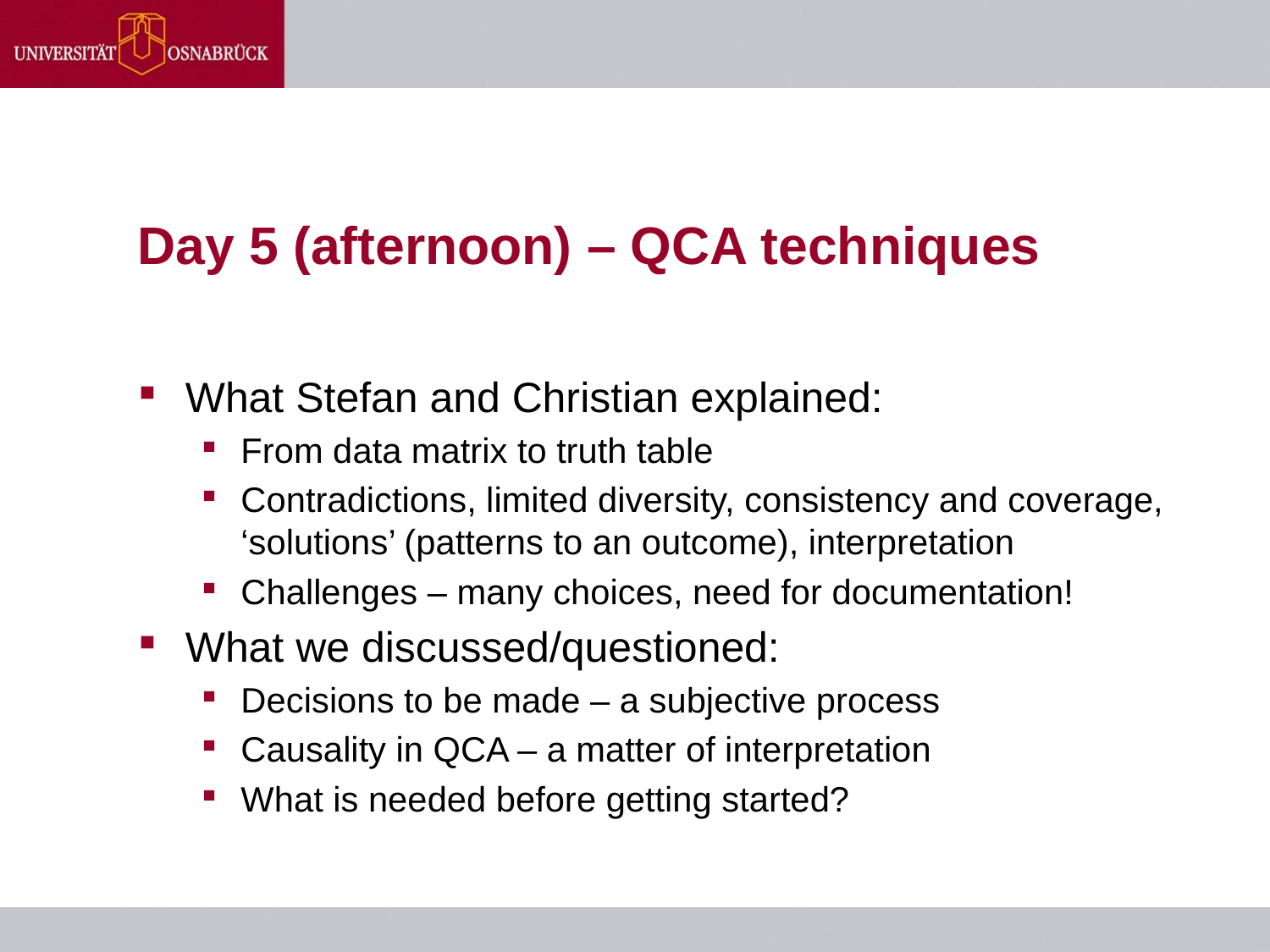

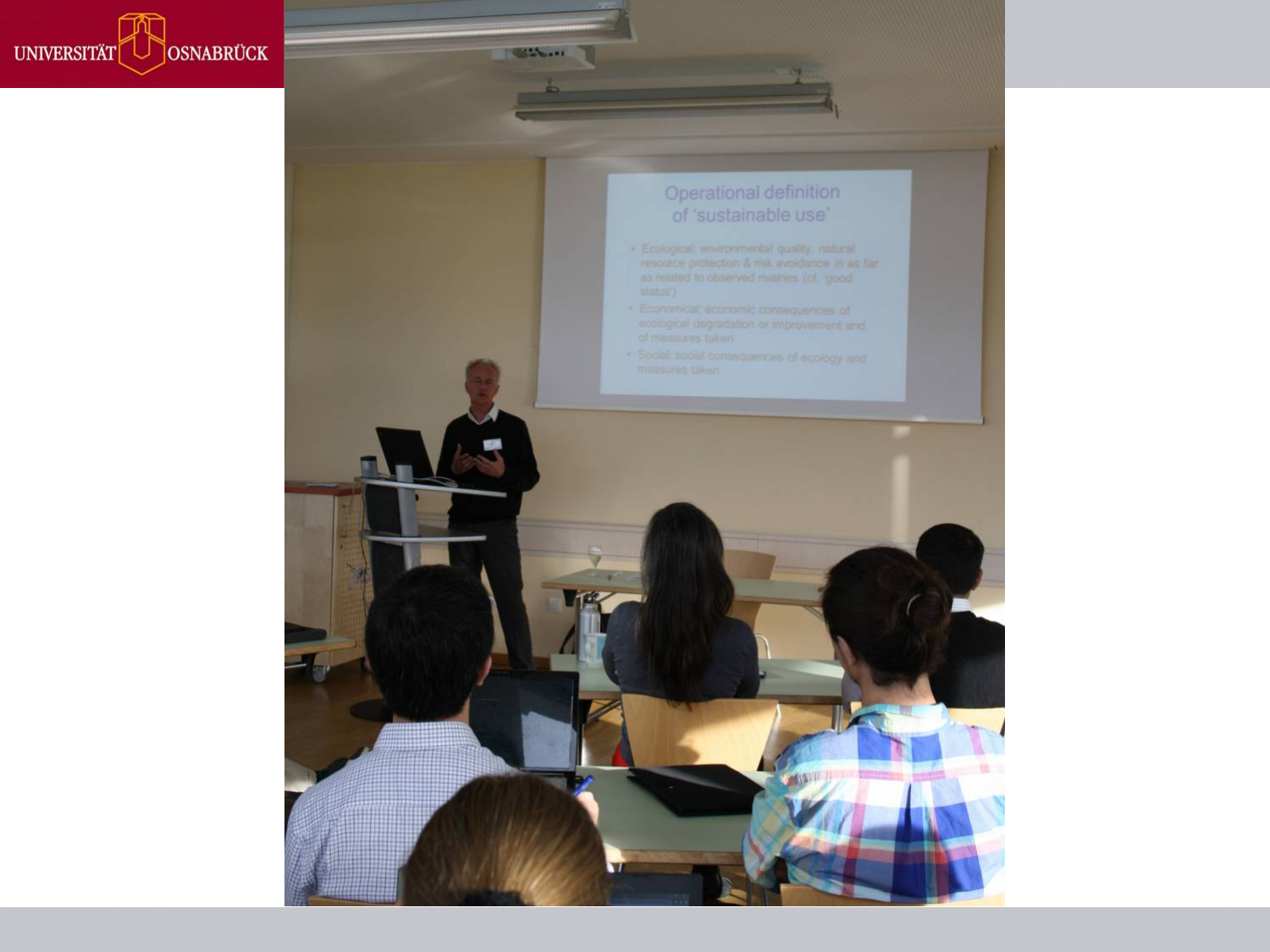

### **Day 6 (morning) – Governance assessment**

- What Hans explained:
	- Extent and coherence, public policy, property and use rights
	- Boundary spanning, integration of sectors
	- Governance Assessment Tool
- **What we discussed/questioned:** 
	- IAD framework focus on spontaneous governance and interest of public administration researchers in government
	- Relations/interactions between qualities
	- Translation of observation into recommendations and action
	- Inclusion of normative/ethical aspects (focus on supportiveness towards policy implementation, effectiveness)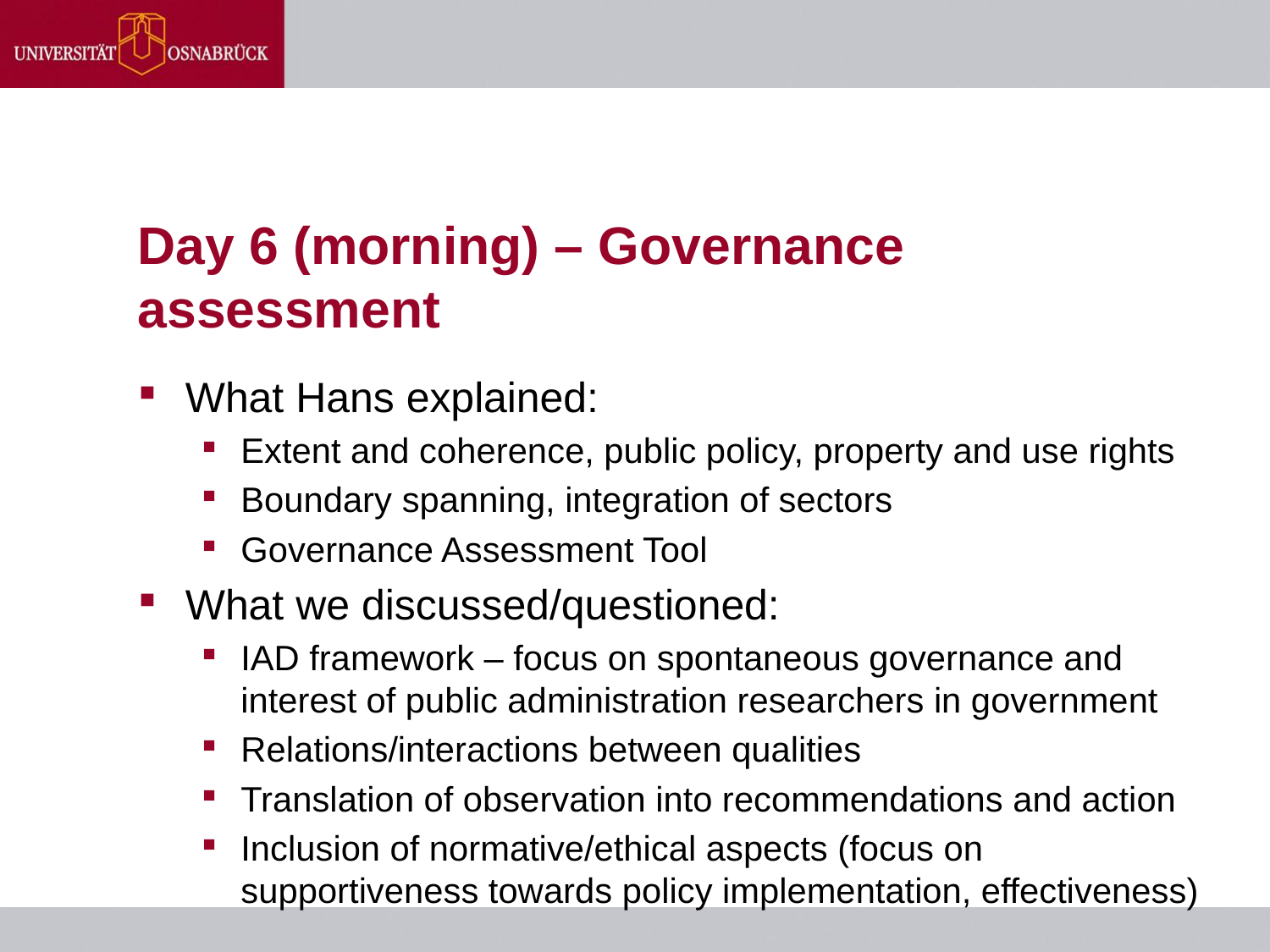

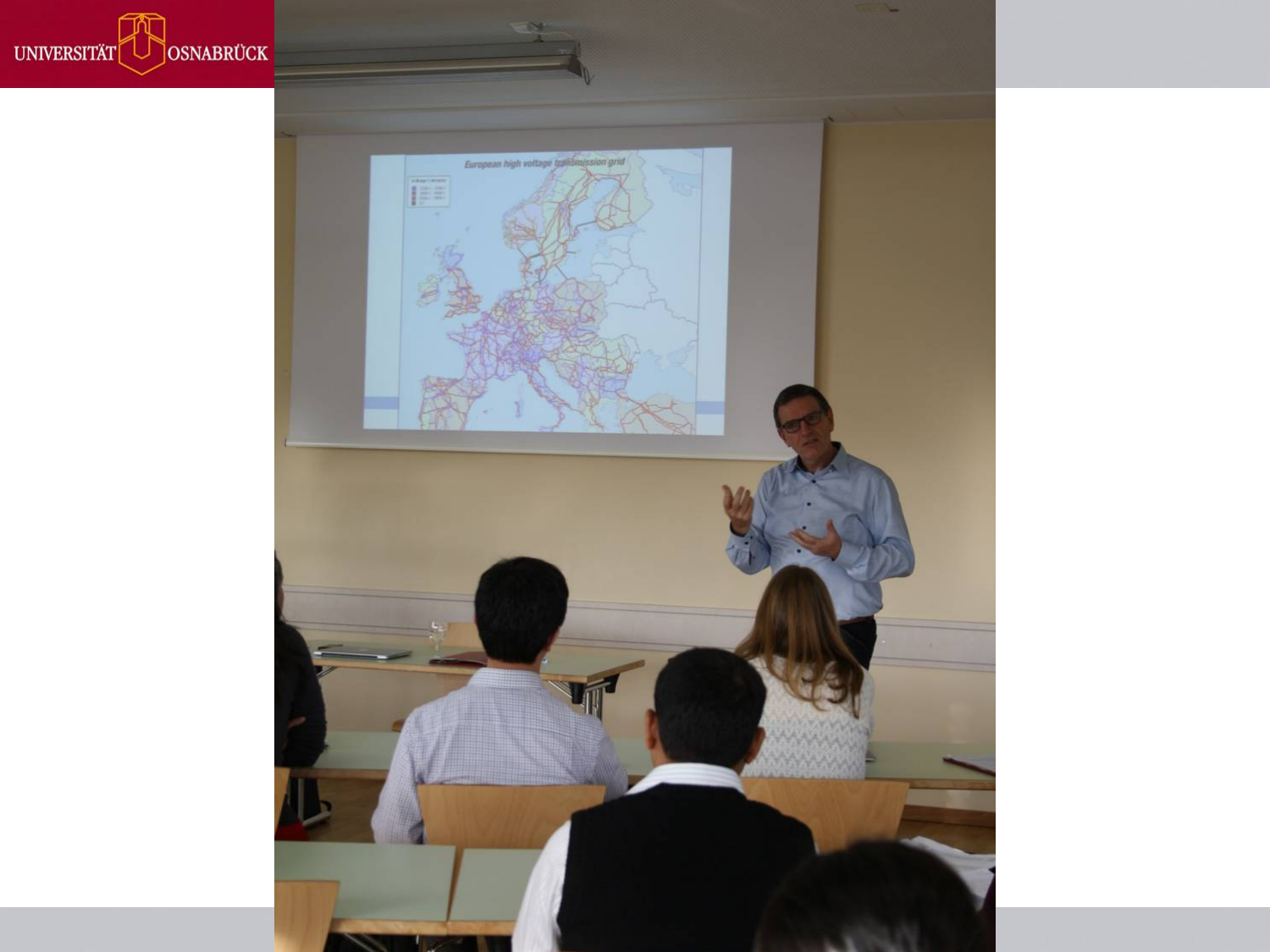

## **Day 6 (afternoon) – Infrastructure, technology and institutions**

- What Rolf explained:
	- SES framework (not model or theory) focus on sustainability, policies, self governance, actor-centric
	- Importance of technological and socio-economic drivers
	- Economic perspectives, neo-classical, new and original inst.
	- Alignment of technology and institutions (related to levels)
- What we discussed/questioned:
	- How to include infrastructure in the SES framework?
	- What is a focal action situation? (Core coordination problem)
	- Applicability of critical transactions framework